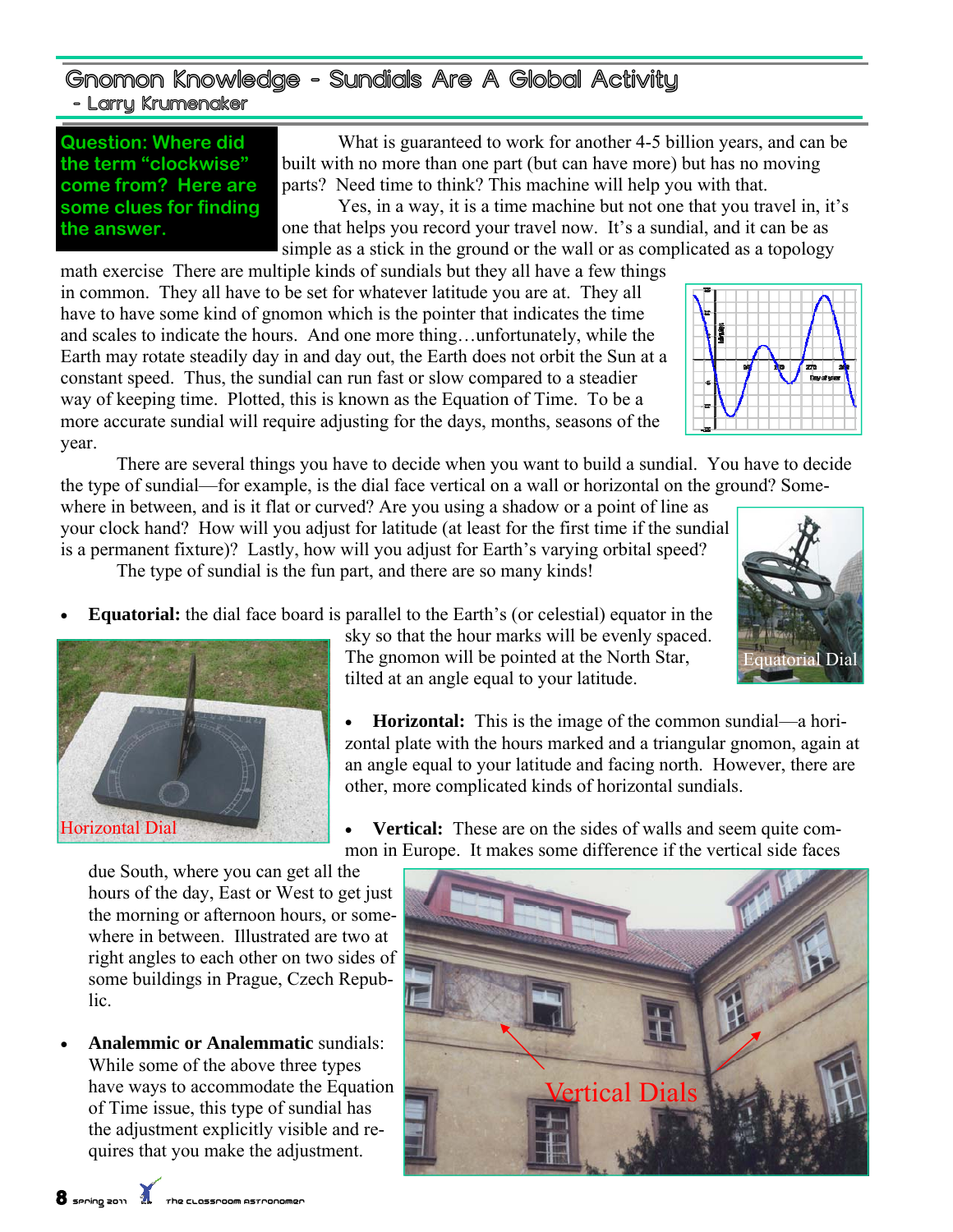

 This last form of sundial seems to break down into two kinds. The first kind has a stationary point where the gnomon, which could be you, is located.

Then, you read the time on different hourly lines all of which have a Figure 8 pattern called the analemma that is the Equation of Time joined with the sun's northsouth motions. This sundial uses a hole in an intricate artwork as the nodis or time-indicating point. To read the clock, look for where the shadow or light spot crosses each hour mark for that particular month. This is illustrated in the upper set of photos from Mississippi's Rainwater Observatory, an astronomy education center along the Natchez Trace Parkway.



 The second kind has the hour marks stationary and linear but you adjust the position of the gnomon on an analemmic pattern. The Hermograph Press Tshirt is a vertical, south-facing analemmic sundial. At Rainwater Observatory, this lower set of photos shows brick tiles indicating the hours; the observer has to position himself on the correct date on the analemma. This, of course, is also a hori-



**Analemma — stand on the date for the correct time.** 



## **Teaching about the Sun's diurnal motions? Engage their minds with a To Teach The Stars**







**Introductory Price: \$14.95+S&H Adult S, M, L, XL. 100% Cotton. Order online at www.hermograph.com/sundial or call 404-702-8147** 

 $\dot{\text{XI}} \dot{\text{XII}} \dot{\text{I}}$ <br>Standard Time Sundial

Х



**Access** *The Classroom Astronomer* **worksheets, URLs and other resources from articles online. Get large clear copies for use in your classroom at http://classroomastronomer.toteachthestars.net/resourcesbyissue.htm**

İІ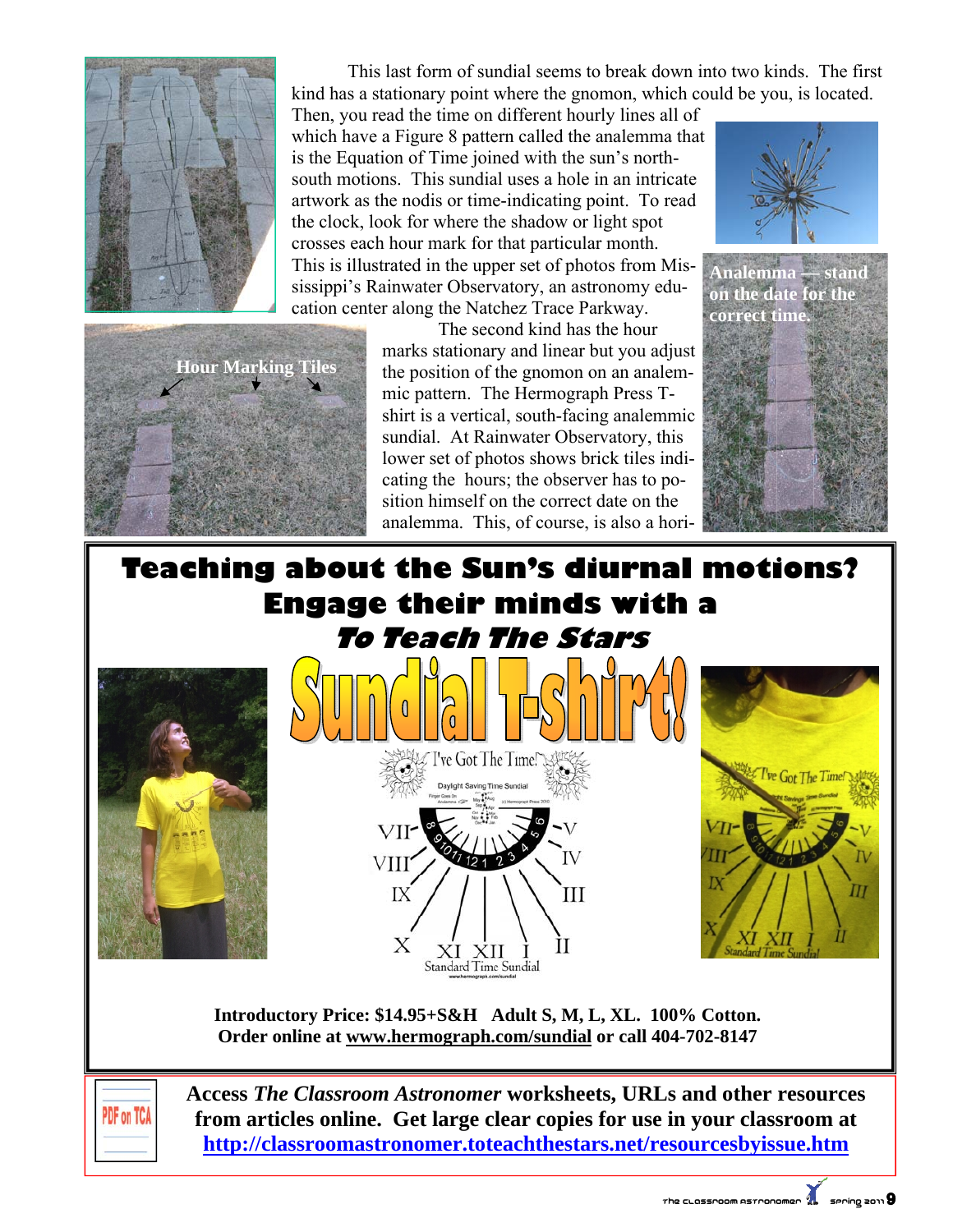



*unluntuu jaataadautuu haataalaataadaadaadaa haataalaadaadaadaad*aa անակացնական հայկական ավտականական հայկական ավտական

 Two different kinds of sundials were observed in Korea. One is a gnomon with a single long time indicator. It doesn't indicate the

hours. It indicates the day of the year. We all know that our shadows are shorter in summer than in winter (if we observe them at the same hour each day). This sundial is, in effect, a solar powered calendar.

 The second kind is a form of analemmic sundial…in a mirror image of the sky overhead, a bowl. Called a Angbuilgu, a Hemispherical Sundial, the time surface is round, not flat. Inside it are inscribed both horizontal and vertical lines. The latter indicate the hours, the for-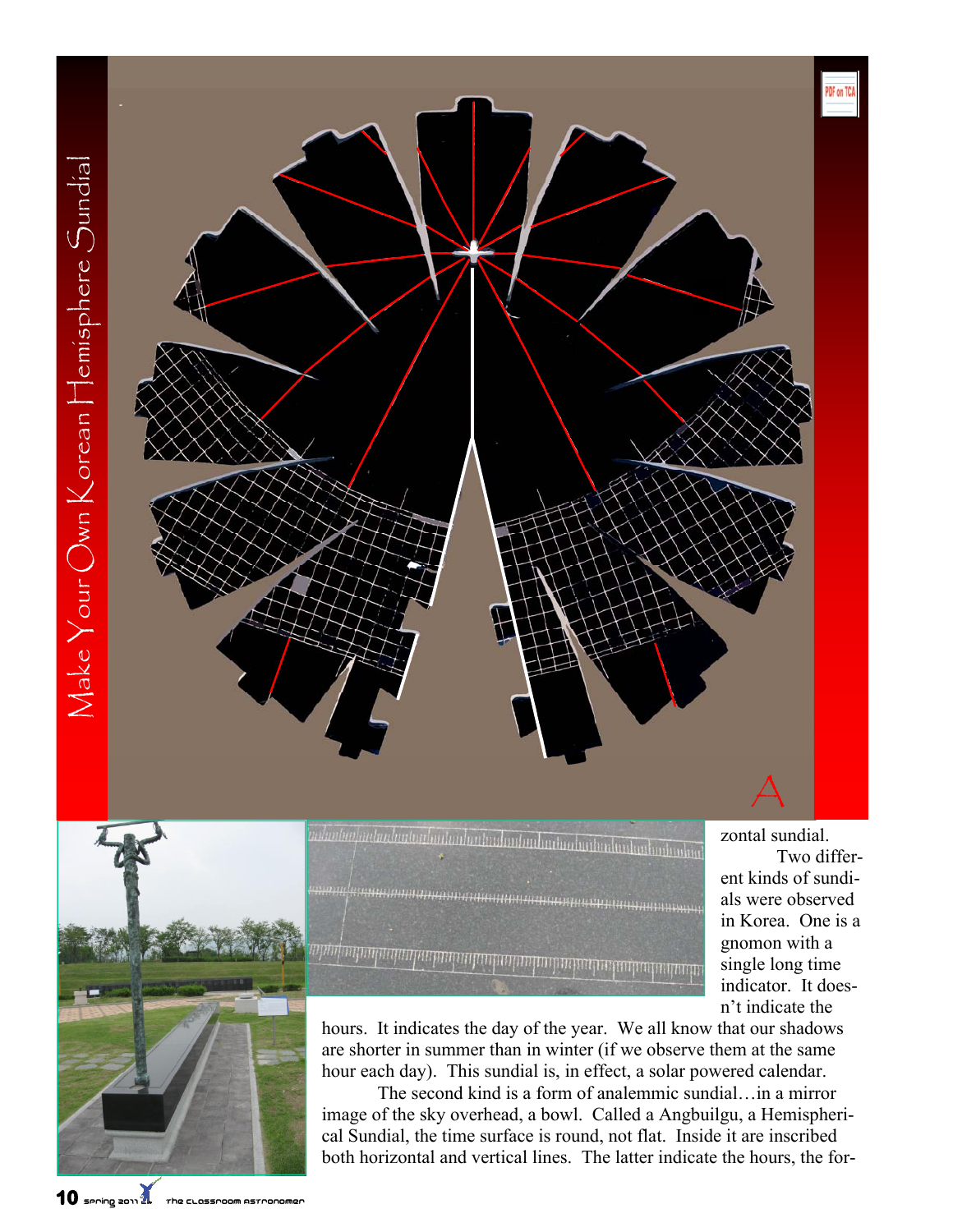- Print Patterns A and B on bendable but fairly stiff material, like heavy manila folder paper.
- II. Cut both patterns and the two gnomon pieces out.
- III. Cut the rectangular inner holes out in B, and the cross in A's "center."
- IV. Fold A into a bowl shape, connecting the two tabs on the white line. Tape it together.
- V. Put B on the bowl, with A's tabs going into B's 'horizontal' slots. The white line at 12 o'clock joins the white line in A's bowl.
- VI. Cut out the two gnomon pieces, insert one into the other (there is only one way) and the insert in A.
- VII. Put the dial into a 2-3 inch deep bow, 12 (Clastro) to the South, and use!





mer the days of the years. We've included a template to make one though you'll have to provide your own supports to make the bowl level. Invented in 1434, they are found all over Korea and were especially prominent in the royal and governmental gardens of the Joseon Dynasty.

 A more modern version of this, inverted, is having a small mirror reflect the sun as a spot on a clear dome, rather a shadow down into a bowl. (See Page 24 for this and a plastic soda bottle as a SunTracker.) A more interesting and much safer variant is projecting the beam onto a

ceiling that has tiles or drop ceiling panels, which you can then use as a grid to make your own hour marks and analemma!

There are many other more complicated kinds of sundials. The mathematics, while relatively straightforward for the simplest kinds, gets truly trigonometrically migraine-inducing for the more unusual kinds, or the one you want to build on that NNW side of your garage. There are some computer programs out there to help you design sundials for your latitude and type of interest. They are listed on pages belonging to two large sundial societies on opposite sides of 'the pond' (i.e. the Atlantic Ocean). The  $\frac{1}{\sqrt{100}}$ URLs are listed below and on the Hermograph and *Classroom Astronomer* websites.

## *Continued on Next Page*

**http://www.sundials.co.uk/comprogs.htm http://www.sundials.org/construction.php**